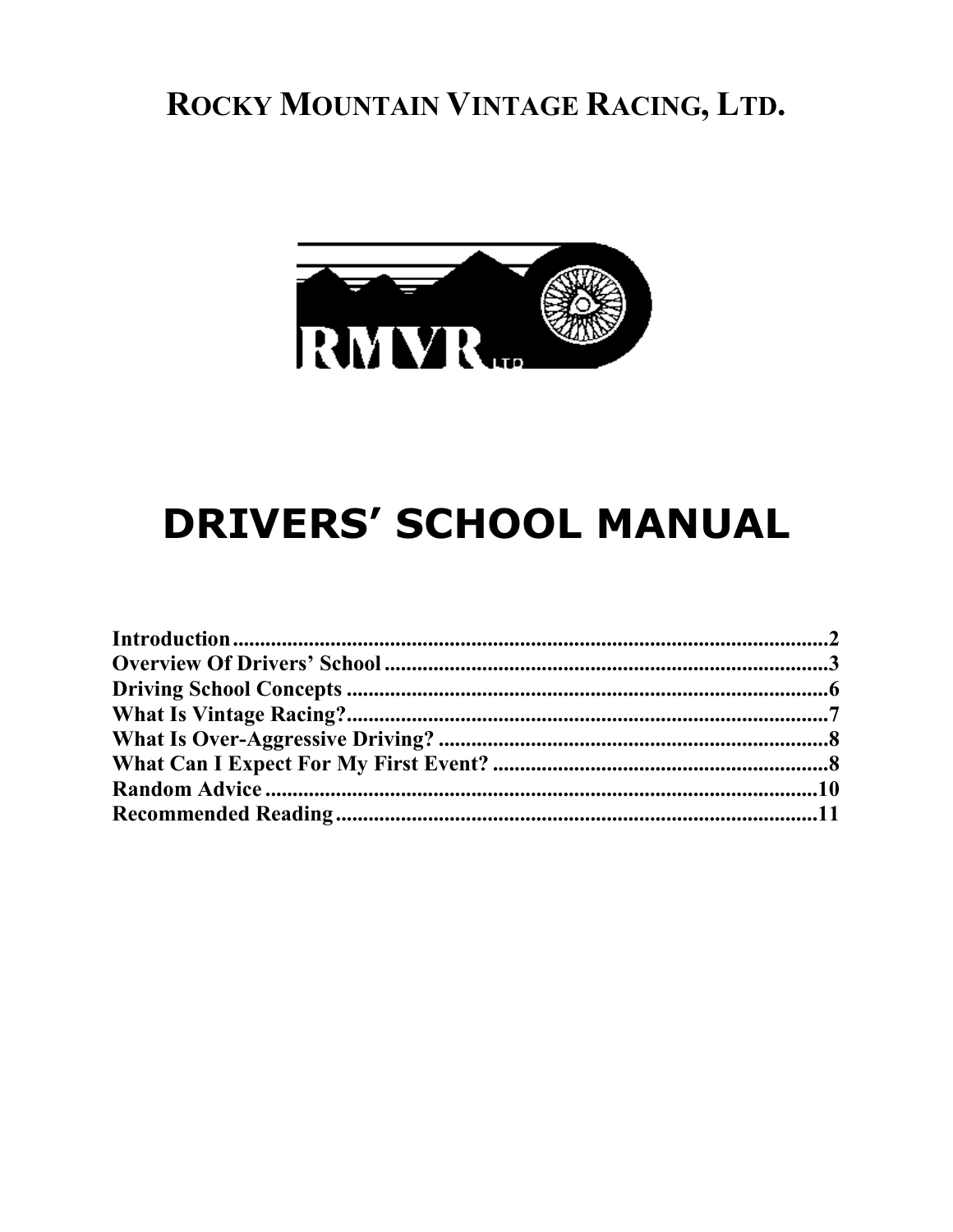## <span id="page-1-0"></span>**Introduction:**

The goal of the RMVR Drivers' School is to offer instruction that will result in the development of fundamental driving skills along with the proper attitude to ensure safe participation and enjoyment of the sport of vintage racing.

School participants will:

- Understand RMVR procedures
- Develop car control, judgment and reasonable level of driving skills
- Demonstrate awareness and courtesy on the track
- Understand the philosophy of vintage racing

#### *RMVR Procedures*

Information about RMVR process and procedures will be shared during the school and are described in this manual. The school is designed such that the majority of the training you receive will come from the driving instructors chosen to work with you. It is the beginning of a process that will continue throughout your "racing career." Our intention is for you to learn about RMVR and enter the sport safely and with the proper attitude. Your personal development as a driver will depend on your own expectations and motivation.

#### *Car Control, Judgment and Reasonable Driving Skill*

Wheel to wheel racing, at any level, is complex and requires you to make instant decisions while exercising car control. During this school you are expected to drive safely and demonstrate that you are control at all times. It is strongly suggested that you spend at least one day in your car at the track prior to the school to become comfortable in your car and be able to benefit from instruction. Having your instructor accompany you in a passenger seat is the best way to improve your skills.

We will encourage you to demonstrate a reasonable level of driving skill in competition. When errors occur you must learn from them. After completing this school, normally, you will be observed for at least two complete race events before you will be considered eligible for a full competition license.

#### *Awareness and Courtesy*

You are expected to consistently demonstrate awareness of other cars, corner station locations, flags, and course conditions. Acknowledge flags and be aware of faster cars attempting to overtake you. As vintage racing is a cooperative sport, your lap times, driving skills, enjoyment and friendships will all grow if you give a point-by to a faster car and follow his or her line, noting braking and turn-in points.

#### *Situational Awareness*

You are expected to consistently demonstrate awareness of other cars, corner station locations, flags, and course conditions. Acknowledge flags and be aware of faster cars attempting to overtake you. As vintage racing is a cooperative sport, your lap times, driving skills, enjoyment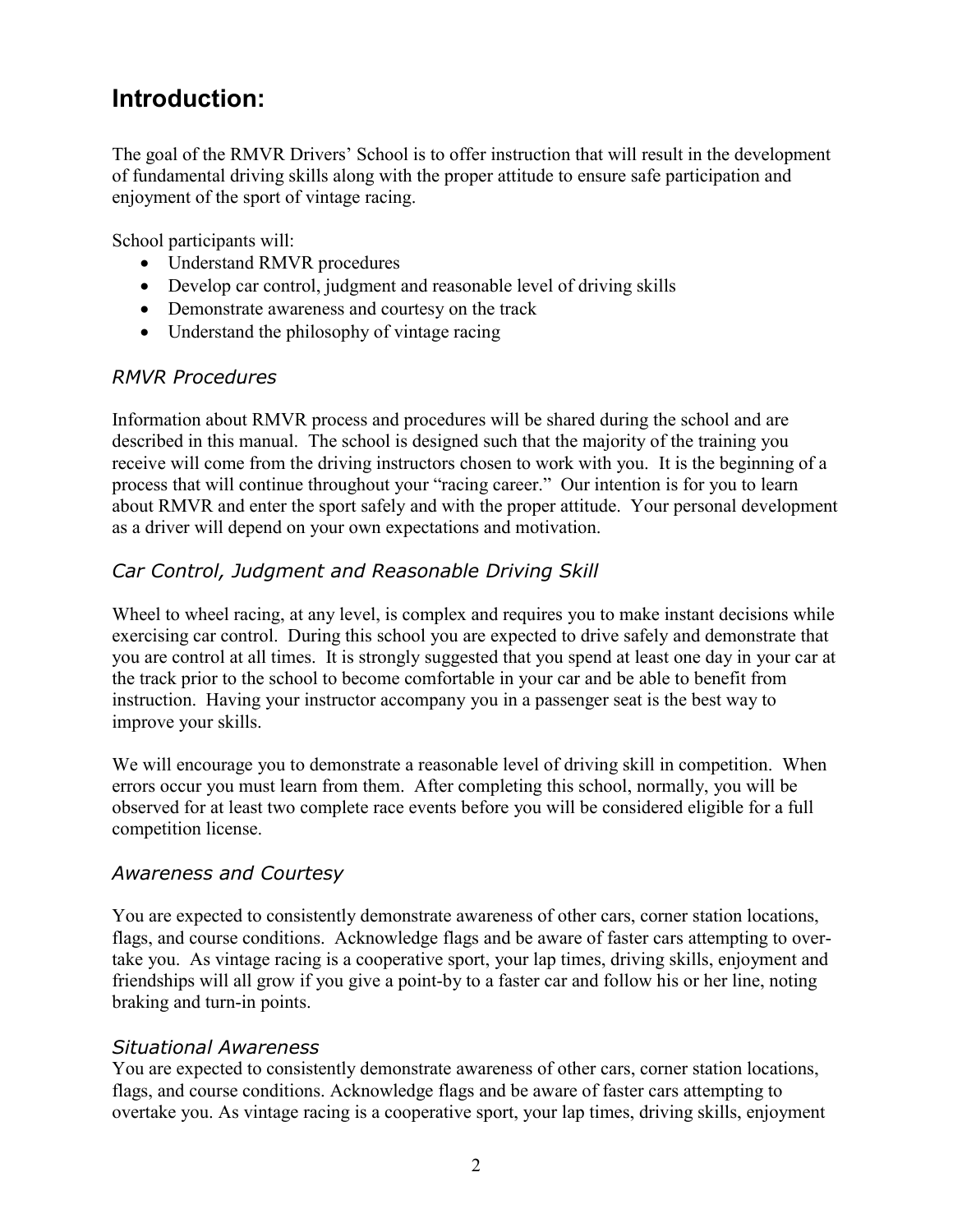and friendships will all grow if you wave a faster car by and follow his or her line, noting braking and turn-in points.

#### *Philosophy of Vintage Racing*

Vintage racing is about the cars, fun and friendship. You are about to develop many good friends and create wonderful memories, from racing wheel-to-wheel to sharing parts and stories. No one will remember who won the race, but everyone will remember who ruined their car or who through carelessness, damaged a competitor's. It must be stressed that your racing license may be sanctioned, withheld, or revoked if you make contact with other cars, act in a reckless or disrespectful manner, place others in danger on the track or in the paddock or damage your own car. Remember that one careless moment, when emotions run unchecked, may result in ruined friendships and harm to yourself or others.

#### *Car and Equipment Preparation*

We run cars upwards of thirty years old and without proper preventative maintenance you may experience mechanical and electrical problems that can end your weekend prematurely. Race car preparation includes frequent inspection (wheels, bearings, brakes, frames, throttle cables, crack testing etc.) This is an important part of racing SAFELY.

#### <span id="page-2-0"></span>*Have Fun!* **We hope you have a great weekend and welcome you to vintage racing!**

## **Overview Of Drivers' School:**

#### **Friday Evening**

Refreshments and Mandatory Drivers' Meeting

"Classroom" Topics – RMVR Goals, Procedures and Processes

- The Vintage Spirit
- Registration and tech
- Timing and scoring
- FLAGS (Be familiar with their meaning prior to the school)
- Entering and exiting paddock procedures
- Licensing process
- Who's who in RMVR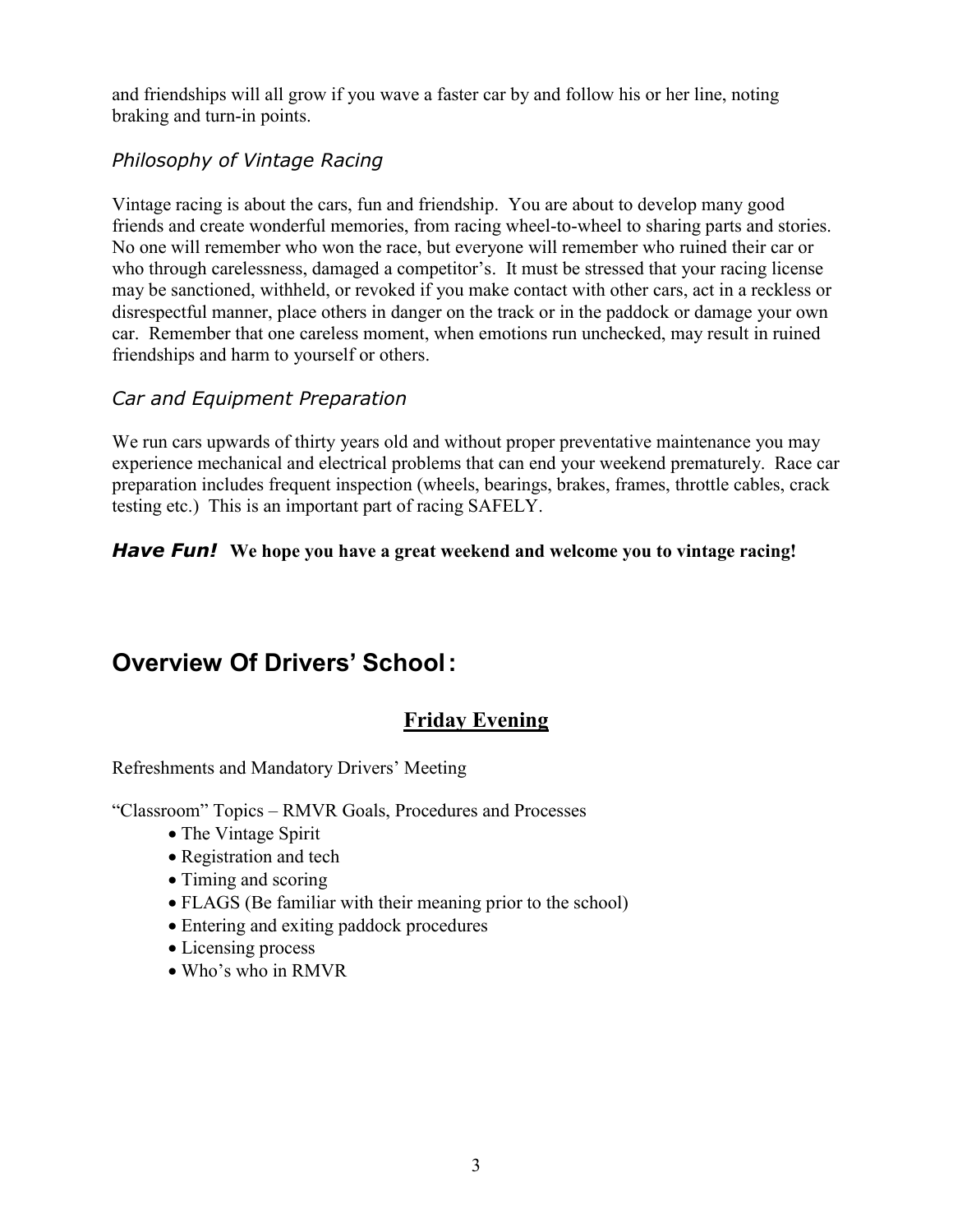#### **Saturday**

Track Tour rides will begin early in the day and be offered during the day. There will be four classroom sessions during the day.

The following is a brief list of the concepts and exercises you will be working on during your first on-track day. Your instructor will provide many details, answer questions and provide further clarification of concepts at various times during the day. Spend as much time as you can with your instructor, observing other sessions and walk to specific corners that you may find challenging.

#### **Session 1:** *Follow the Leader — Learn "The Racing Line"*

You will learn the course layout and the racing line by following your instructor at a slow pace.

- No passing, single file, low speed
- Concentrate on position, comfort with controls and relaxing
- Note location of corner stations
- **Place your car on the "racing line" and use all of the track – use the cones placed on corner entry, apex, and exit points as guides**
- Practice visual sequence (look for flags, check you mirrors, look for the apex,) before each turn-in
- Visually rehearse the sequence of the track while waiting for your next session.

#### **Session 2:** *Higher Speeds and Learn "The Visual Sequence"*

You will increase the speed to a more brisk pace and practice the **visual sequence** when approaching a corner, (**look for flags, check you mirrors, look for the apex.**)

- No passing, single file but with increased speed for the first half of the session. Specific passing zones with a point-by for the second half of the session.
- Increase familiarity with the track and work on developing a rhythm to your driving
- **Scan for flags and check mirrors**
- Practice "high eyes" after locating apex
- Wave at corner workers after the checkered flag, during the cool down lap

## **Session 3:** *Passing and Being Passed — Awareness is key!*

You will learn how to pass, how to be passed, and how the line changes when passing occurs. LIMITED passing in ONE areas with point-by will be described in the classroom session.

- Pass and be passed Front and Back Straight ONLY
- Use acknowledgment signals
- **Watch your mirrors and practice the visual sequence**
- **Cooperate with the passing car**
- Adjust your line and corner entry speed when passing

#### **Session 4:** *More Passing and More Practice — More Passing zones.*

The **passing zones will be expanded** as described during the classroom session. You will **continue to develop comfort with passing and being passed** with point-by and acknowledgement.

- Complete several passing maneuvers in a variety of turns
- Develop comfort with how braking and corner entry points change when passing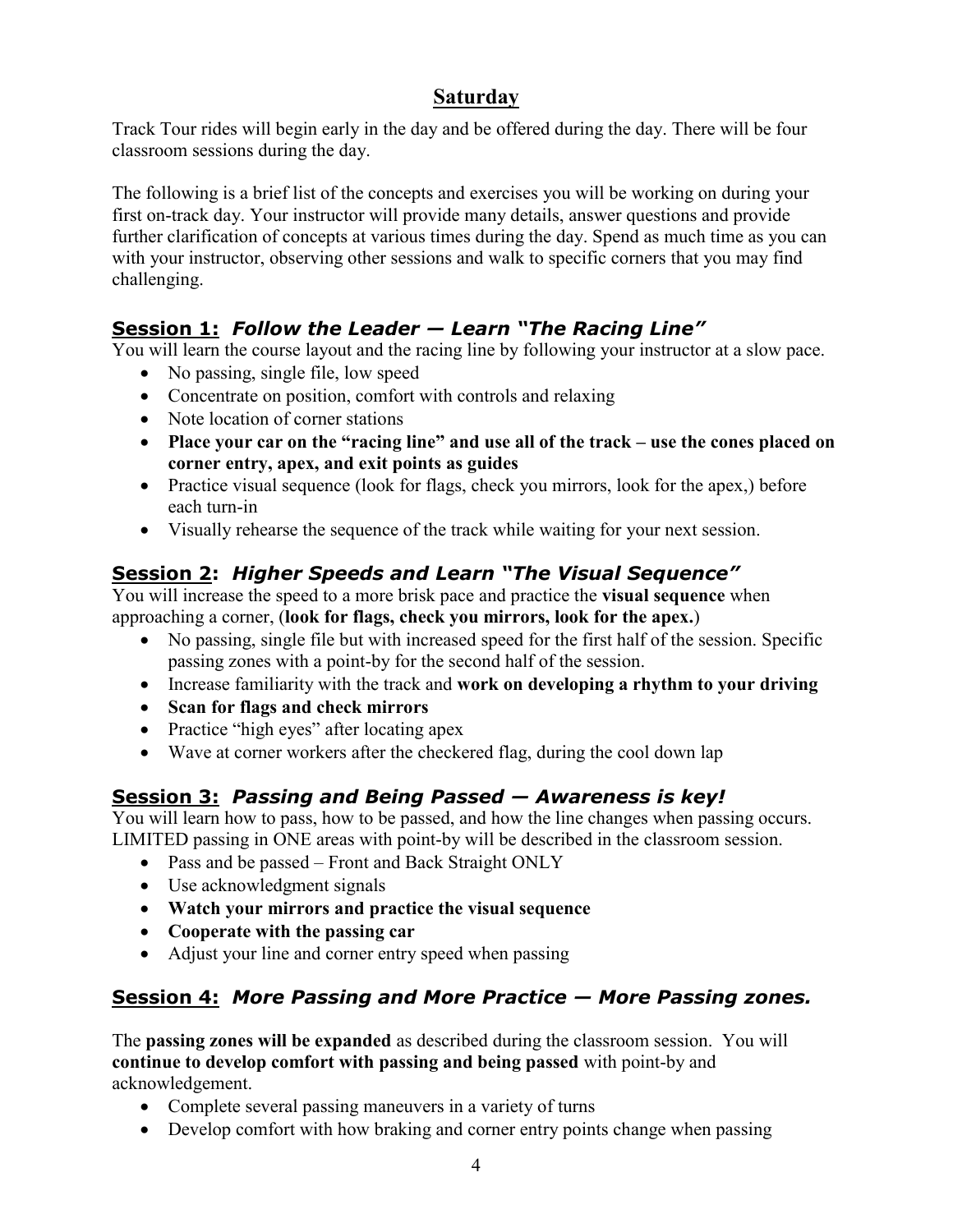- Practice the visual sequence when entering corners
- Practice smoothness, develop a rhythm, hit turn-in, apex, and exit points.
- Understanding and feeling the idea of weight transfer.
- Focus on corner exit speed.
- **Identify goals you wish to address tomorrow.**

Discuss with your instructor specific areas in need of improvement. Watch other sessions and discuss troublesome corners with your instructor.

#### **Sunday**

Refreshments and Van Rides

#### **Session 5:** *Picking Up Where We Left Off*

Just like the tires and the track surface, the driver is a little cold so take some time to warm up. Precision drivers will still honor the "point-by" system in the restricted passing zones.

- Race Prepared Cars: pass and be passed **Anywhere on the track WITH a point-by.**
- Point-by and acknowledge
- Practice the visual sequence when approaching corners, especially using mirrors
- Concentrate on smoothness, hitting the turn-in, apex, and using the entire track
- Be predictable and remain on-line when faster cars approach
- Flag practice

#### **Session 6:** *Typical Practice Session — How to best use "practice"*

This will be the first unrestricted practice session for race prepared cars. Continue to work on the areas you've identified for improvement.

- Continue to always "point by" when being challenged.
- Practice the basics and continue to improve driving skills
- Be relaxed and aware… situational awareness
- Practice visual sequence
- Work on threshold braking
- **Pick something specific to "practice" and really focus on that one thing.**

#### **Session 7:** *Side-By-Side Practice Starts*

This session will require students to grid according to their assigned position, form up side-byside, and practice flying starts. The session will include three green flag starts that will quickly end using the yellow flag at the corner stations. Cars will be expected to slow and "re-form sideby-side" according to their current position once the yellow flag is out in preparation for the next start. After the third "start" you will practice your skills until the end of the session.

- The pole position car sets the pace for the warm-up lap.
- Passing is unrestricted (under green ONLY)
- Acknowledge flags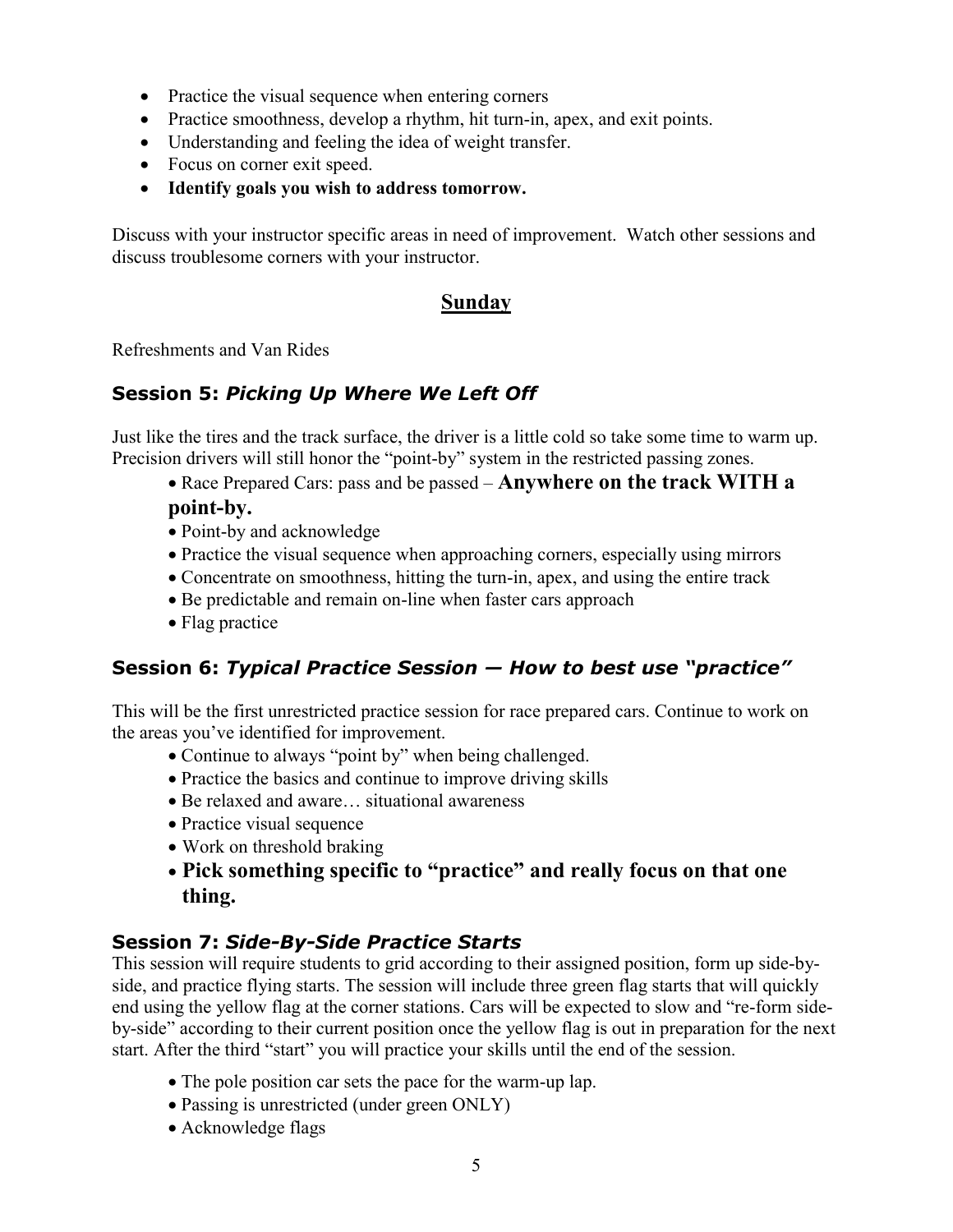• Continue working on your skill goals

#### **Session 8: Practice** *Race –Students Only*

This is when you put it all together. You will be assigned grid positions, line up side-by-side and wait for the green flag. The session ends when the checkered flag is thrown.

#### **Maybe team up with someone to practice passing each other often.**

- Practice all you've learned.
- The pole position car will set the pace for the warm-up lap.
- Acknowledge flags
- Use the visual sequence

#### **Session 9: Full Race- Students, Instructors, and other Veteran drivers**

This is the final on track session of the day. It will be the most realistic session and show what a regular race will feel like at your next RMVR race weekend.

- The objective trio to run safety and cleanly with the experienced drivers.
- Situational awareness and visual sequence are vital.
- All students will start at the back.
- Consistency is critical.

## <span id="page-5-0"></span>**Driving School Concepts**

Be sure to review the following terms and topics with your instructor during the weekend. *They need to be discussed, practiced and observed, then noted in the Student Log Book.*

#### **Line:**

Track layout "Racing" line and "ideal" line Use of entire track (turn-in, apex, track-out) Locating flag stations/Black flag station **Hand position on wheel** Consistency Predictability

#### **Cornering**:

Visual sequence **Low/High Eyes** Exit speed **Turn in point/Track out point** Constant, decreasing, increasing radius of corner **Under-steer and over-steer Late apex Early apex Car rotation** Conditions that affect apex **Track camber**, elevation, pavement changes, traffic, grip Smoothness **(heel/toe) Trailing Throttle Over-steer**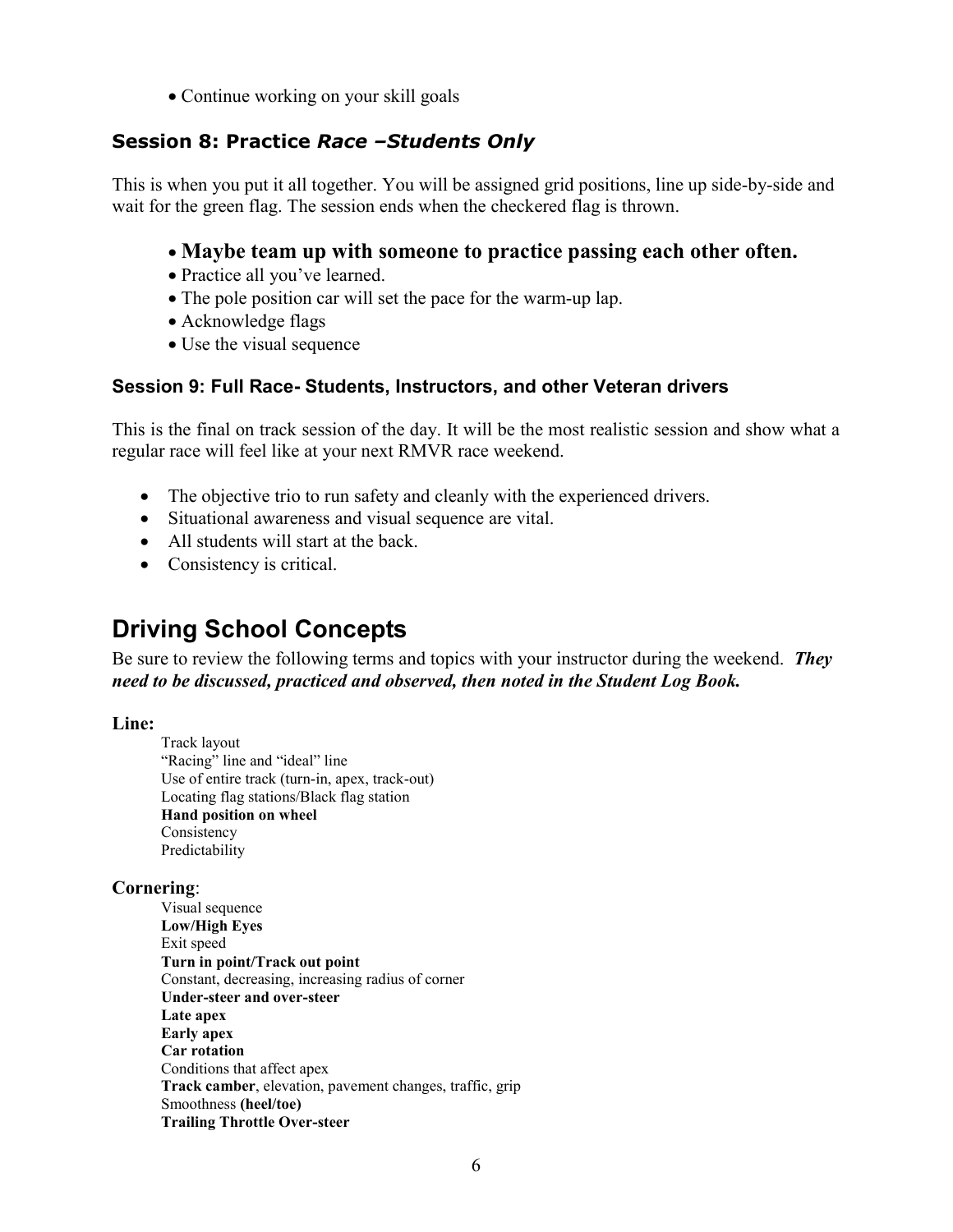**Braking**: Conditions that affect braking Temperatures, track camber and surface, **contact patch** Coasting **Reference points/Braking points Center of gravity Threshold braking/Trail braking Trajectory Weight transfer** - smoothness

Awareness, Safety, Judgment and Courtesy: Visual Sequence- part of Situational Awareness Corner Station Location/Flags Hand signals (grid, on-track, off-track, acknowledgement of flags) Passing (point-by and acknowledgement waves) Starts

**Passing**:

Visual sequence "Who owns the corner?"

**Philosophy of Vintage Racing:**

Attitude **10/10ths vs. 7/10ths** Car control Friendship and fun

## <span id="page-6-0"></span>**What Is Vintage Racing?**

Vintage racing is about something other than winning. Although the competitive spirit is there and we would all like to improve our times and maybe even win, there is much more to consider. Our cars are too valuable to get into the "pushing and bumping" game, parts are hard to find, and our drivers tend to have considerable differences in their skill and experience. Cars with a wide range of horsepower and handling capabilities are on the track at the same time. We're not doing this to get sponsorship, awards and fame. Dicing with those in front of us and behind us, setting a personal best and simply finishing are worthy goals. Competing in an event is a joy unto itself.

<span id="page-6-1"></span>We develop many good friends in vintage racing and together, create wonderful memories. Welcome and enjoy!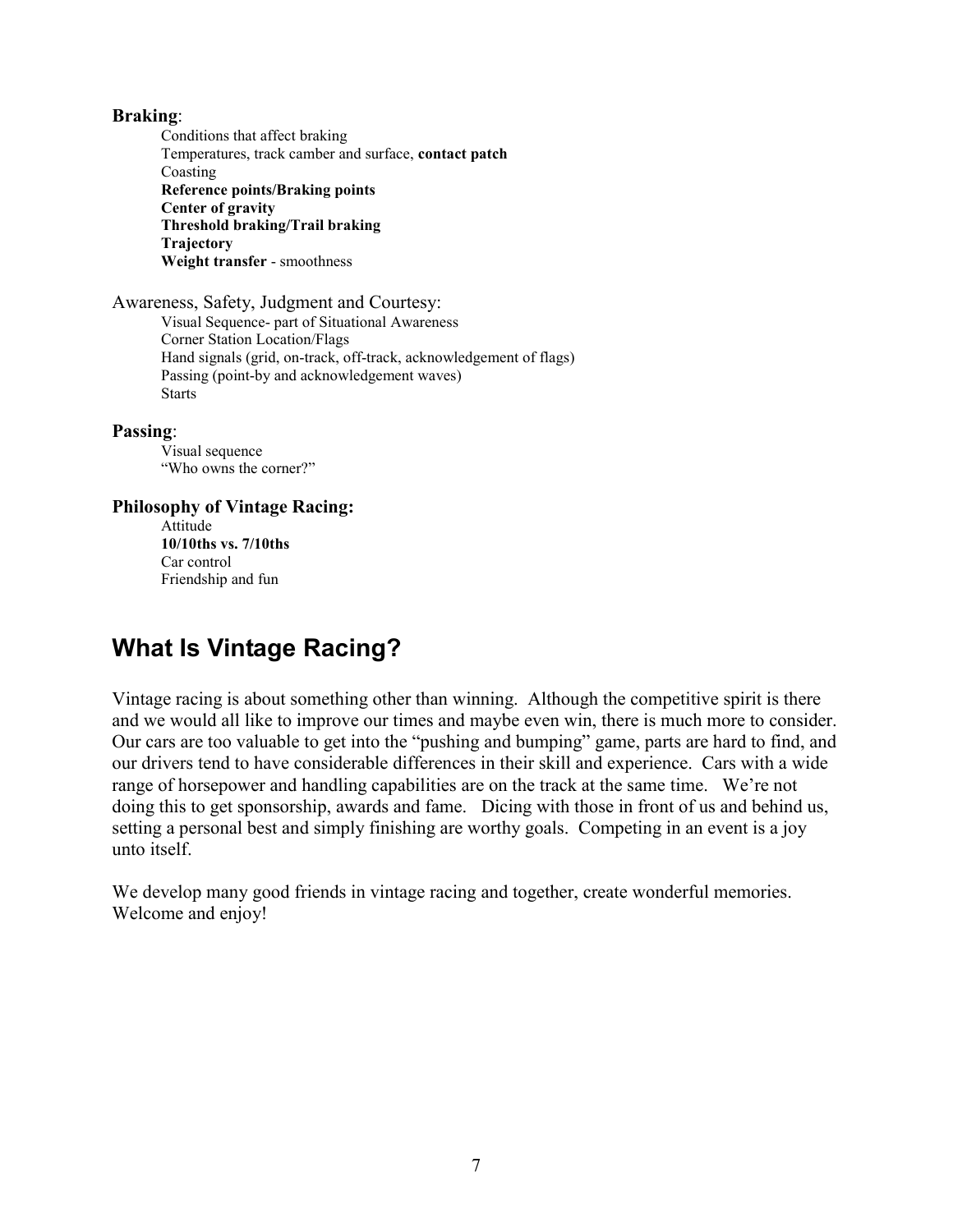## **What Is Over-Aggressive Driving?**

The following is a definition of **over-aggressive driving** from the Vintage Motorsport Council:

- Failing to slow down when passing a waiving yellow.
- Weaving at the end of the straight, even once, to block a faster car
- Driving 10/10ths all the time.
- Continually putting wheels off the pavement.
- Sliding into another car due to driving beyond you or your car's capabilities.
- Ignoring the black flag.
- Diving deep into the inside of a corner not being able to get a nose in front thus forcing a competitor wide to avoid you.

Over-aggressive driving is **NOT**:

- Ignoring the passing flag  $-$  it is for information only
- Executing a racing pass to the inside of a corner by CLEARLY out-braking another car and having a SUBSTANTIAL part of your car ahead at turn-in

## <span id="page-7-0"></span>**What Can I Expect For My First Event?**

- 1. At registration you must present your RMVR license or student logbook, and your state drivers' license. You must sign the release forms as failure to do so places the club in great jeopardy. Sign yourself in, and enter any crew member of visitor expected. You will receive an event schedule, a wrist band, a run group list and a run group sticker. Place the sticker in a prominent (visible) location on your race car and put the wrist band on you left wrist. You must not enter the track without your wrist band and doing so is a serious infraction.
- 2. Find a pit space in the paddock area. This is actually much more fun on Friday than on Saturday morning, but in either case be aware that pit space is at a premium. Generally, you can count on a 34' x 11' space. Be sure to have practiced backing up your trailer prior to Saturday morning.
	- Use only the space you need
	- Be a good neighbor to adjoining spaces
	- You are responsible for your kids, pets and visitors
	- Adult friends and pit crew must abide by our rules
	- NO alcohol, etc.
- **3.** Unload the race car and drivers' gear (helmet, suite, etc.) and determine where Tech Inspection is being held. If you have not had an annual pre-tech, you will have to have pre-arranged to have a Tech Inspector perform that duty. Have your car logbook, safety gear, and completed Tech form with you. Formula cars need to have the front body and engine cover removed. **"Debates" with the Tech inspector are not recommended.**
- 4. Find your instructor. Pit nearby if possible. Arrange a general plan of where to meet before and after each session and discuss the instructor's agenda for the weekend. Walk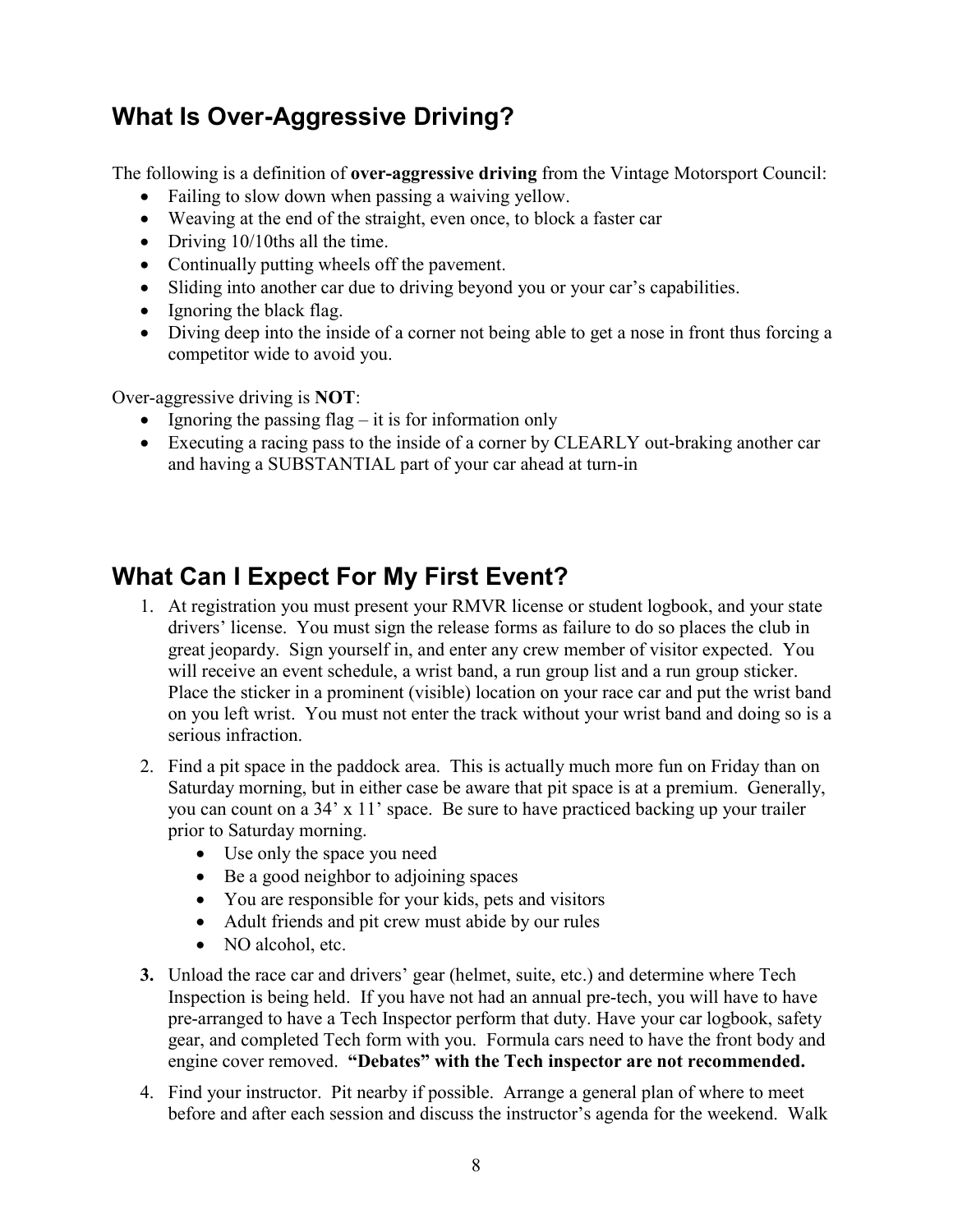the track if possible, but be certain to take a van ride, offered to those new to the track, prior to the drivers' meeting.

- 5. Attendance at the Drivers' Meeting Saturday and Sunday morning is mandatory. The agenda for the day will be discussed, possible changes announced and other pertinent information such as track conditions will be made available. If you are scheduled to run in Group 1, you should be wearing your driving gear and your car should be driven to the grid prior to the meeting.
- 6. Be aware of which group is currently on the track so that you can budget your time accordingly. Each session is generally 15-20 minutes in duration. Shortly after the run group prior to your group leaves the grid, bring your car to the grid along with your driving gear. It is better to be too early than too late. Drink lots of water.
- 7. Pit and grid workers will blow a whistle and hold up five fingers to begin the grid count while the prior group is still on the track. The is roughly five minutes before your group will leave the grid, so get in your car, get the belts on, arm restraints, etc. Most drivers get the belts and straps in place and tight before putting on the helmet and then gloves. As the countdown proceeds, pit and grid workers will blow the whistle and hold up four, then three, etc. fingers. Start your engine at about two minutes, giving it time to warm up, but not overheat. When it is time to roll out, pit and grid workers will blow the whistle and show a raised fist. If you are lining up for a start, the pit and grid workers will direct you as to which side of the track you are to line-up on. Acknowledge by gesturing which side, it will help you remember.
	- Mentally prepare for the session, focus on what you want to accomplish.
	- Occupy the grid position you are assigned.
	- Observe the pit and grid workers and follow their instruction.
	- Acknowledge the five minute countdown with hand signals
	- Your crew must be alert to other cars, and vacate the grid at the one minute count.
	- If you have a problem and cannot leave the grid with your group, raise your hand as soon as possible to signal both the driver behind you and to get the attention of the workers.
- 8. When lining up for a race, as you get approximately half-way through the warm-up lap, the corner workers will slow the lead cars to assemble the group into the "start" configuration. At this point, weaving and hard braking tactics need to be curtailed. When the green flag falls, the session has begun.
- 9. During the start, hold your line, be predictable, and use your mirrors. No race is won or lost in the first turn. If another car spins or slows unexpectedly in front of you, do not lock-up your brakes as you then lose all steering and stopping power. Try to signal the cars behind you by raising an arm into the air. If it is your car that slows, stay on line and raise your hand in the air to be seen.
	- Check corner stations for flags, every station, every lap.
	- If yellow flags are shown, no passing!
	- Check condition of the track, debris, potholes, oil, etc. during your warm-up lap.
	- When you pass the start/finish check for a green flag to begin your session. Some practice sessions are under the green flag from the moment you first enter the track.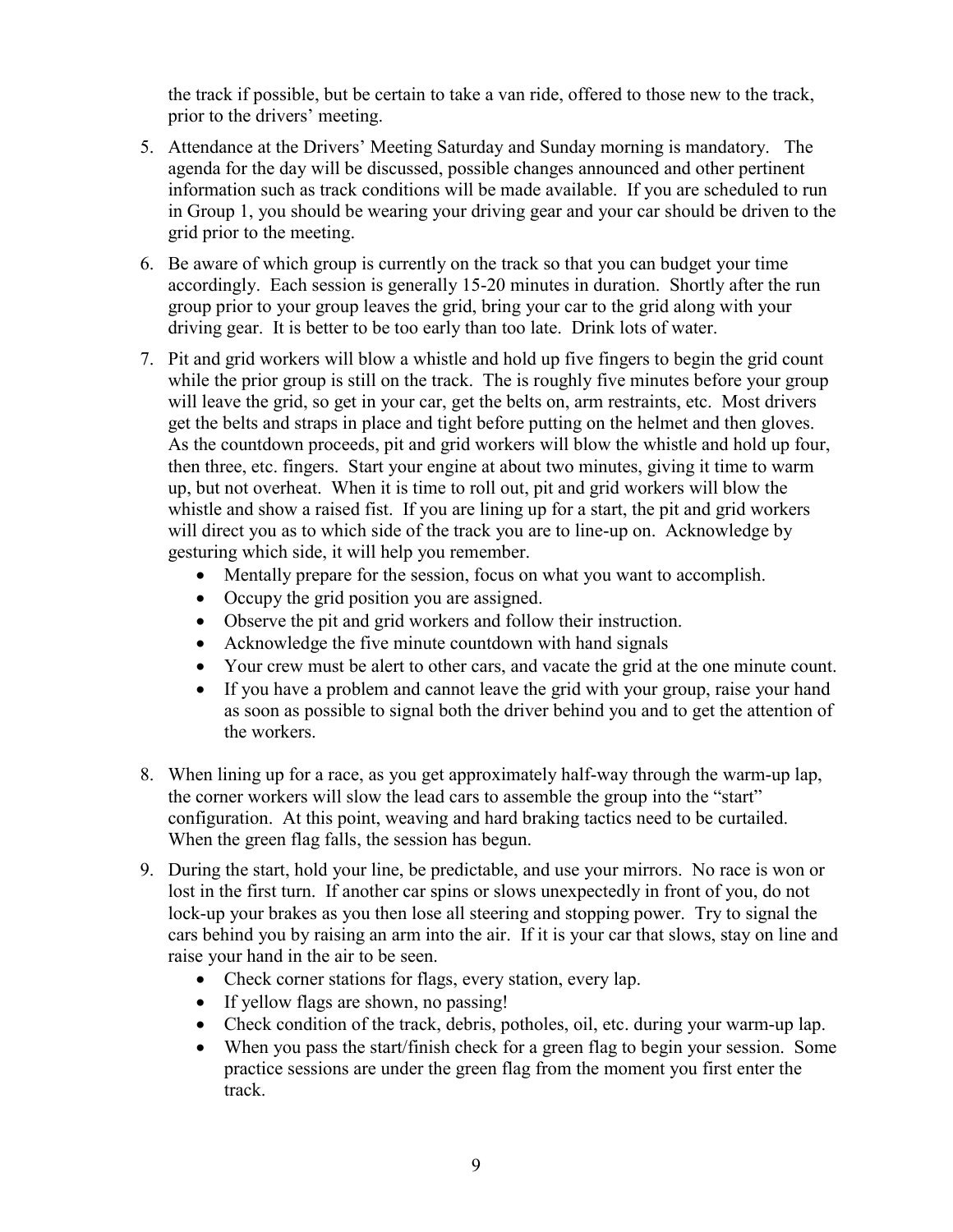- If you have a car problem, raise your hand, make sure you are clear of traffic, reduce speed and gradually (as in predictable to other traffic,) get off the racing line.
- You must not stop on the racing surface, if at all possible. Get off the track safely and close to a corner station. Wait for their direction.
- In the event you leave the racing surface, re-entry will only occur under direction of the corner worker or grid worker.
- 10. At the end of all sessions, practice or race, you will see the checkered flag. Do not slow suddenly. Take your cool-down lap and wave at the workers, (at Tech and the spectators,) enter the pits and be very careful of pedestrians in the pit area. Try not to stop in the middle of the access lane in the paddock as this may cause a traffic jam. After you've had some water, go find your instructor.
	- Watch your speed in the hot pits and in the paddock!
	- As soon as possible, check over your car for leaks, tire wear and anything that may need to be checked before your next session.
	- Consider inviting spectators to sit in your car, but be careful as they may not choose to get out!
- 11. During lunch and at all social times scheduled for the end of the day, be sure that corner workers are served first. Without them, we wouldn't be here.

## <span id="page-9-0"></span>**Random Advice**

The driver is always the best place to begin to improve lap times. There is no substitute for seat time. Don't try to go fast before working on smoothness, line and consistency. Get all the experience you can.

Make the car reliable and consistent first, improve your driving, and then think about improving the car.

Don't expect too much, too fast. Try to work corners at least once, especially if you find a specific corner to be challenging.

Check over your car after each session. Look for oil, water and fuel leaks. Check for tire wear and wheel torque.

Pick a few things to work on at every race, create a list at the beginning of the season. Use a notebook. Organize it in specific areas and add information at every opportunity.

Find mentors. A mentor should have experience in your racing class. Ask questions and get feed back. Make friends and help to create a friendly atmosphere. If someone else struggling, lend a hand.

Prepare the car before the event, not at the track.

Take care of yourself. Be rested, exercise, use sunscreen, drink lots of water, and eat healthy foods. **And remember — it's about the cars, camaraderie and fun!**